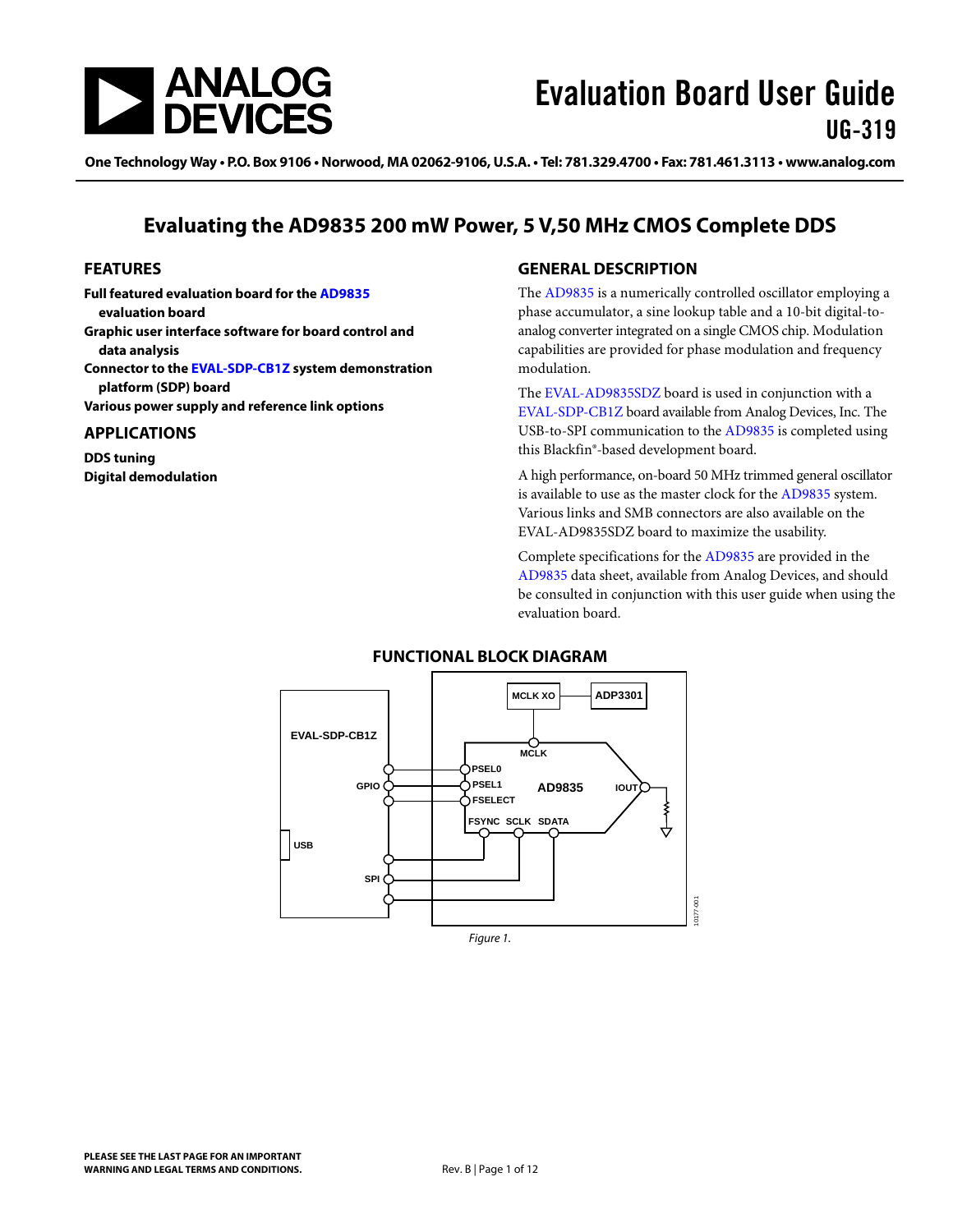# <span id="page-1-0"></span>TABLE OF CONTENTS

### **REVISION HISTORY**

#### **9/11—Rev. A to Rev. B**

| Document Title Changed from EVAL-AD9835EB to                   |
|----------------------------------------------------------------|
|                                                                |
|                                                                |
|                                                                |
|                                                                |
| Deleted Introduction Section and Operating the AD9835          |
|                                                                |
| Added Applications Section and General Description Section . 1 |
| Deleted Link and Switch Options Section and Set-Up             |
|                                                                |
| Deleted Evaluation Board Interfacing Section, Sockets Section, |
|                                                                |
| Replaced Software Description Section with Evaluation Board    |
|                                                                |
|                                                                |
|                                                                |

| Deleted Table 2, Table 3, and Table 4; Renumbered      |  |
|--------------------------------------------------------|--|
|                                                        |  |
|                                                        |  |
|                                                        |  |
|                                                        |  |
|                                                        |  |
|                                                        |  |
|                                                        |  |
| Added Evaluation Board Schematics and Layout Section 8 |  |
|                                                        |  |
|                                                        |  |
|                                                        |  |
|                                                        |  |
|                                                        |  |
|                                                        |  |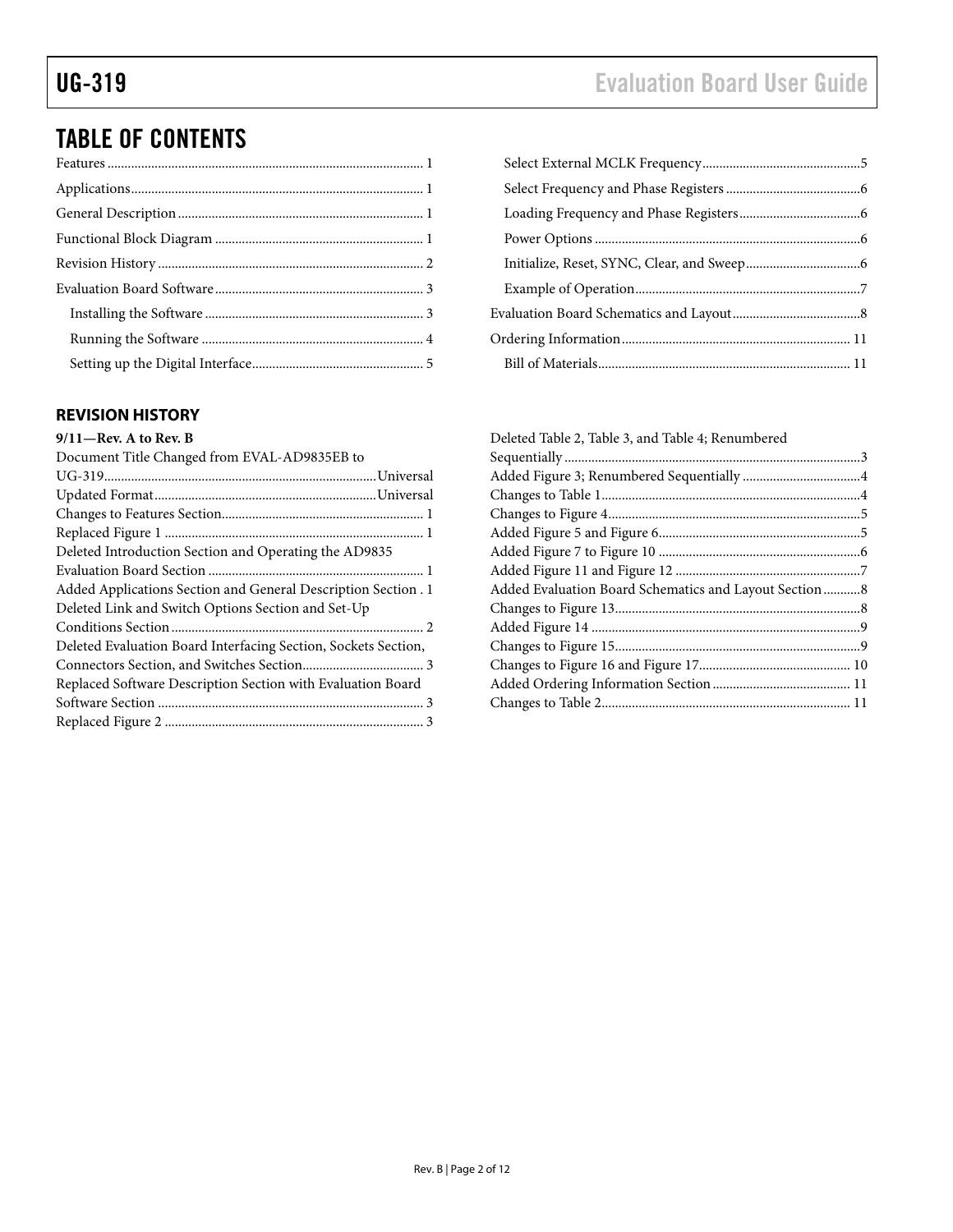## <span id="page-2-0"></span>EVALUATION BOARD SOFTWARE

#### **INSTALLING THE SOFTWARE**

The [EVAL-AD9835SDZ](http://www.analog.com/AD9835) evaluation kit includes the software and drivers on CD. The software is compatible with Windows® XP, Windows Vista, and Windows 7.

To install the software, follow these steps:

- 1. Install the software before connecting the SDP board to the USB port of the PC.
- 2. Start the Windows operating system and insert the [EVAL-AD9835SDZ](http://www.analog.com/AD9835) evaluation kit CD.
- 3. Download the [EVAL-AD9835SDZ](http://www.analog.com/AD9835) LabVIEW™ software. The correct driver for the SDP board, SDPDriversNET, should download automatically after LabVIEW is

downloaded, supporting both 32-bit and 64-bit systems. However, if the drivers do not download automatically, the driver executable file can also be found in the **Program Files**/**Analog Devices** folder. Follow the on-screen prompts to install SDPDriverNet Version 1.3.6.0.

- 4. After installation of the software and drivers is complete, plug the [EVAL-AD9835SDZ](http://www.analog.com/AD9835) into the SDP board and the SDP board into the PC using the USB cable included in the kit.
- 5. When the software detects the evaluation board, proceed through any dialog boxes that appear to finalize the installation (for example, **Found New Hardware Wizard** and **Install the Software Automatically**).

| Device Manager                                    |  |  |
|---------------------------------------------------|--|--|
| Elle<br>Action View Help                          |  |  |
| 面子或面包                                             |  |  |
| LRIORDA-L02                                       |  |  |
| ADI Development Tools                             |  |  |
| Analog Devices System Development Platform (32MB) |  |  |
| <b>Batteries</b><br>田                             |  |  |
| <b>Ca</b> Biometric                               |  |  |
| <b>Bluetooth</b>                                  |  |  |
| Computer<br>Disk drives                           |  |  |
| Display adapters                                  |  |  |
| DVD/CD-ROM drives<br>④                            |  |  |
| Human Interface Devices                           |  |  |
| <b>EDE ATA/ATAPI controllers</b>                  |  |  |
| IEEE 1394 Bus host controllers                    |  |  |
| Keyboards<br>围                                    |  |  |
| Mice and other pointing devices<br>⊕              |  |  |
| Modems<br>庚                                       |  |  |
| <b>Monitors</b>                                   |  |  |
| <sup>13</sup> Network adapters                    |  |  |
| PCMCIA adapters<br>④                              |  |  |
| Ports (COM & LPT)<br>歯                            |  |  |
| + Re Processors                                   |  |  |
|                                                   |  |  |

Figure 2. Hardware Device Manager Window with SDP Board Plugged In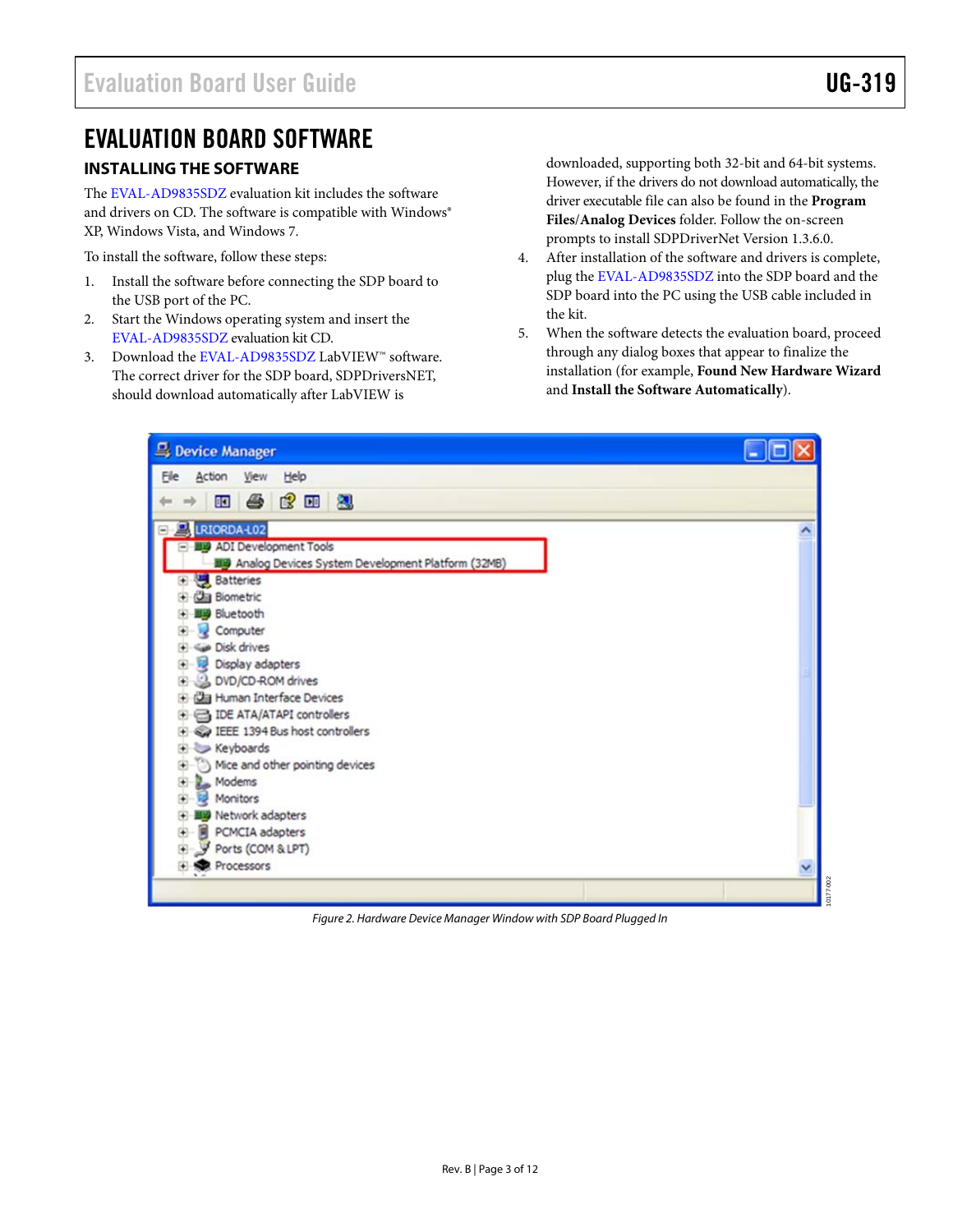#### <span id="page-3-2"></span><span id="page-3-0"></span>**RUNNING THE SOFTWARE**

To run the evaluation board program, do the following:

- 1. Click **Start/All Programs/Analog Devices/AD9835/ AD9835 Eval Board**.
- 2. If the SDP board is not connected to the USB port when the software is launched, a connectivity error displays (see [Figure 3](#page-3-1)). Simply connect the evaluation board to the USB port of the PC, wait a few seconds, click **Rescan**, and follow the instructions.
- 3. Ensure that all links are in their correct locations (see [Table 1](#page-3-2)). The main window of the [AD9835](http://www.analog.com/AD9835) evaluation software then opens, as shown in [Figure 4](#page-4-1).

| Hardware Select |                                                                        |           |  |
|-----------------|------------------------------------------------------------------------|-----------|--|
|                 | No matching system found. Press Rescan to retry or Cancel to<br>abort. |           |  |
|                 | Previous<br>Next<br>Cancel<br>Rescan<br>Select                         | 10177-003 |  |

<span id="page-3-1"></span>Figure 3. Pop-Up Window Error

| Tuble 1: Deluthe octup for Ellia I obteions |                 |                                                                                  |
|---------------------------------------------|-----------------|----------------------------------------------------------------------------------|
| Link No.                                    | <b>Position</b> | <b>Function</b>                                                                  |
| LK1                                         | Connected       | REFOUT is used as the reference to the<br>DAC by connecting REFOUT to REFIN.     |
| I K3                                        | R               | 3.3 V digital supply for the AD9835<br>supplied from the EVAL-SDP-CB1Z<br>board. |
| LK <sub>5</sub>                             | R               | 3.3 V analog supply for the AD9835<br>supplied from the EVAL-SDP-CB1Z<br>board.  |
| LK6                                         | А               | On-board linear regulator selected to<br>supply power to the general oscillator. |

#### **Table 1. Default Setup for Link Positions**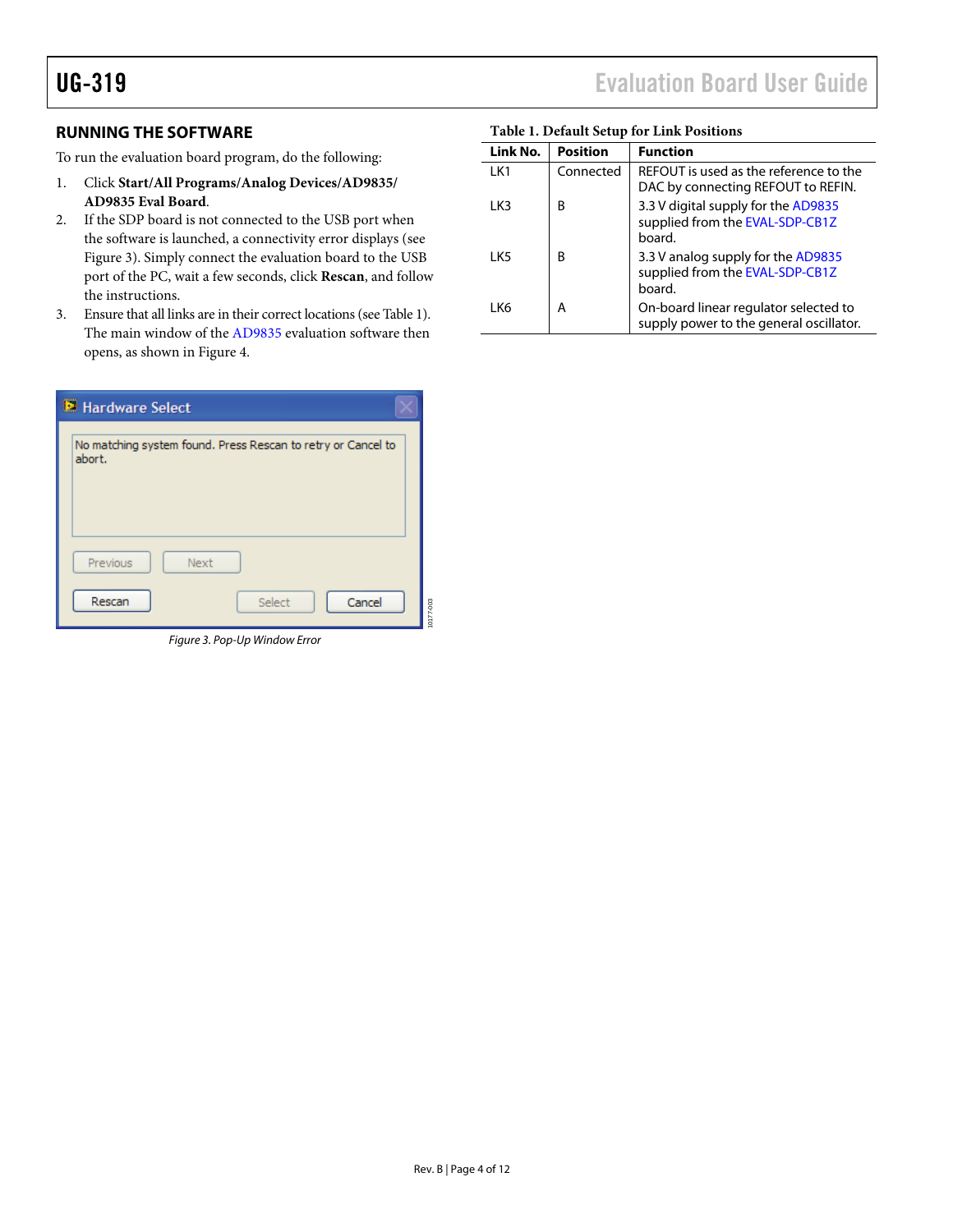<span id="page-4-0"></span>

Figure 4. AD9835 Evaluation Board Software

### <span id="page-4-1"></span>**SETTING UP THE DIGITAL INTERFACE**

The first step in setting up the [AD9835](http://www.analog.com/AD9835) to take measurements is to set the **DIGITAL INTERFACE** in the software window (see [Figure 4](#page-4-1)).

The SPI **Frame Frequency** (SYNC) box and **SCLK Frequency** box can also be set in this window. If the SPI interface speed has not been decided upon, leave the default values as shown in [Figure 5](#page-4-2).



<span id="page-4-2"></span>Figure 5. Digital Interface

#### **SELECT EXTERNAL MCLK FREQUENCY**

Having selected the digital interface specifics, next use the **EXTERNAL MCLK** box to select the frequency to use. The boards are supplied with a 50 MHz general oscillator. If a different clock source is required, the CLK SMB connector can be used to supply a different MCLK value.

The general oscillator includes the AEL301 oscillators from AEL Crystals.

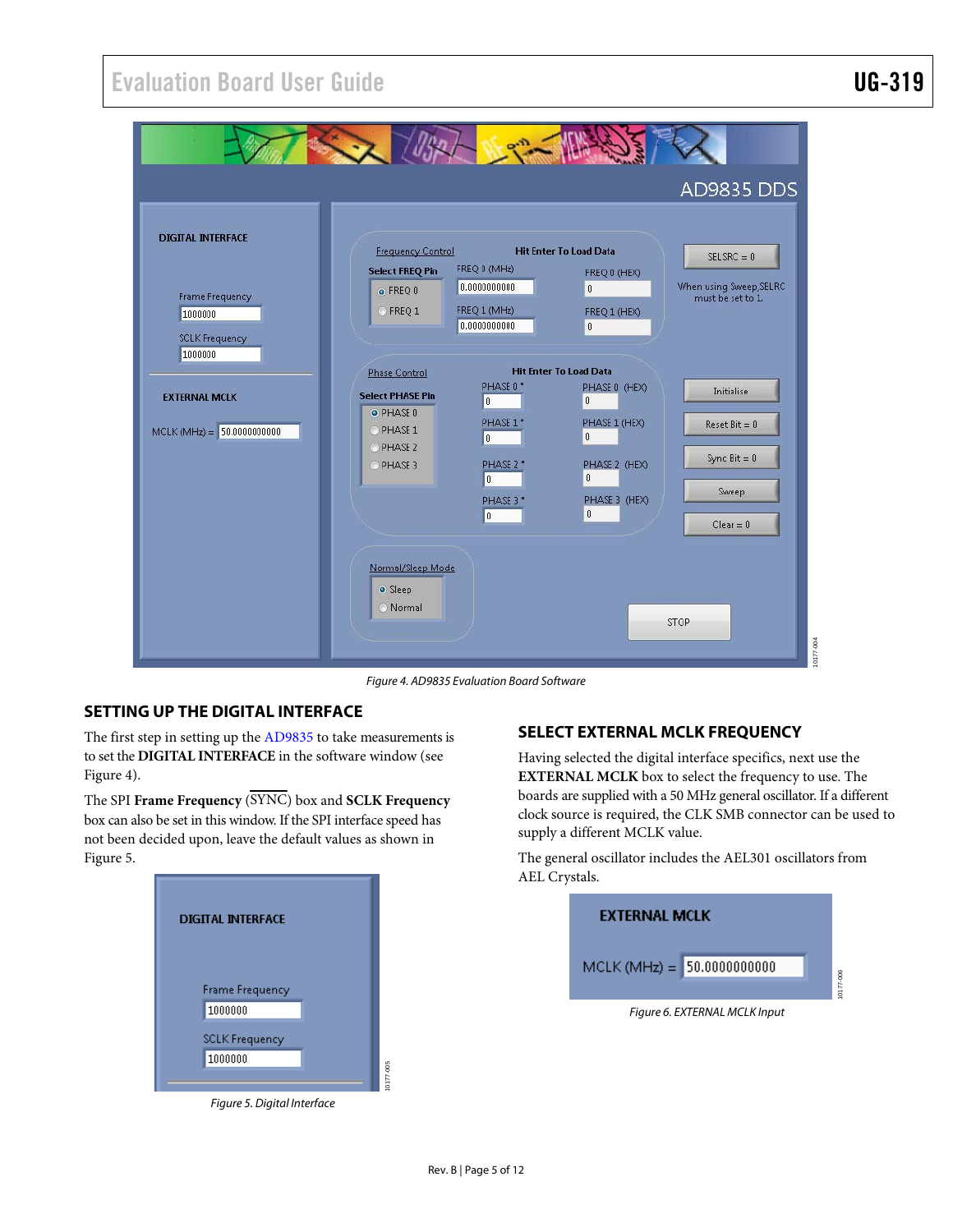### <span id="page-5-0"></span>**SELECT FREQUENCY AND PHASE REGISTERS**

Frequency and phase registers can be selected using either software or hardware. [Figure 7](#page-5-1) shows how to select the source of control for the registers. To control the frequency and phase registers using the hardware pins, use **SELSRC = 0**. To control the frequency and phase registers using the software bits, use **SELSRC = 1.**



Figure 7. Selection Method

#### <span id="page-5-1"></span>**LOADING FREQUENCY AND PHASE REGISTERS**

The desired output frequency and output phase can be loaded using the inputs shown in [Figure 8.](#page-5-2) Either the FREQ0 register or the FREQ1 register can be loaded with frequency data. The frequency data is loaded in megahertz, and the equivalent hexadecimal code is shown to the right after data is entered. After data is loaded, the output appears on the IOUT pin. Similarly, the PHASE0 register, the PHASE1 register, the PHASE2 register, or the PHASE3 register can be selected, and the phase data is loaded in degrees.

The analog output frequency from the [AD9835](http://www.analog.com/AD9835) is defined by

 $f_{MCLK}/2^{32} \times FREQ$ 

where *FREQ* is the value loaded into the selected frequency register in decimals. This signal is phase shifted by

2π/4096 × *PHASEx*

where *PHASEx* is the value contained in the selected phase register in decimals.

<span id="page-5-3"></span>

<span id="page-5-2"></span>Figure 8. Frequency and Phase Load

#### **POWER OPTIONS**

When **Sleep** is selected, the sleep bit is set to1. When this bit equals 1, the [AD9835](http://www.analog.com/AD9835) is powered down, internal clocks are disabled, and the current sources and REFOUT of the DAC are turned off.

When **Normal** is selected, the sleep bit is set to 0 and the [AD9835](http://www.analog.com/AD9835) is powered up.



Figure 9. Power Options

#### **INITIALIZE, RESET, SYNC, CLEAR, AND SWEEP**

The initialize, reset, SYNC, and clear commands are set using the buttons shown in [Figure 10.](#page-5-3) To set up a DDS sweep, click **Sweep**.



Figure 10. Commands

10177-008

0177-008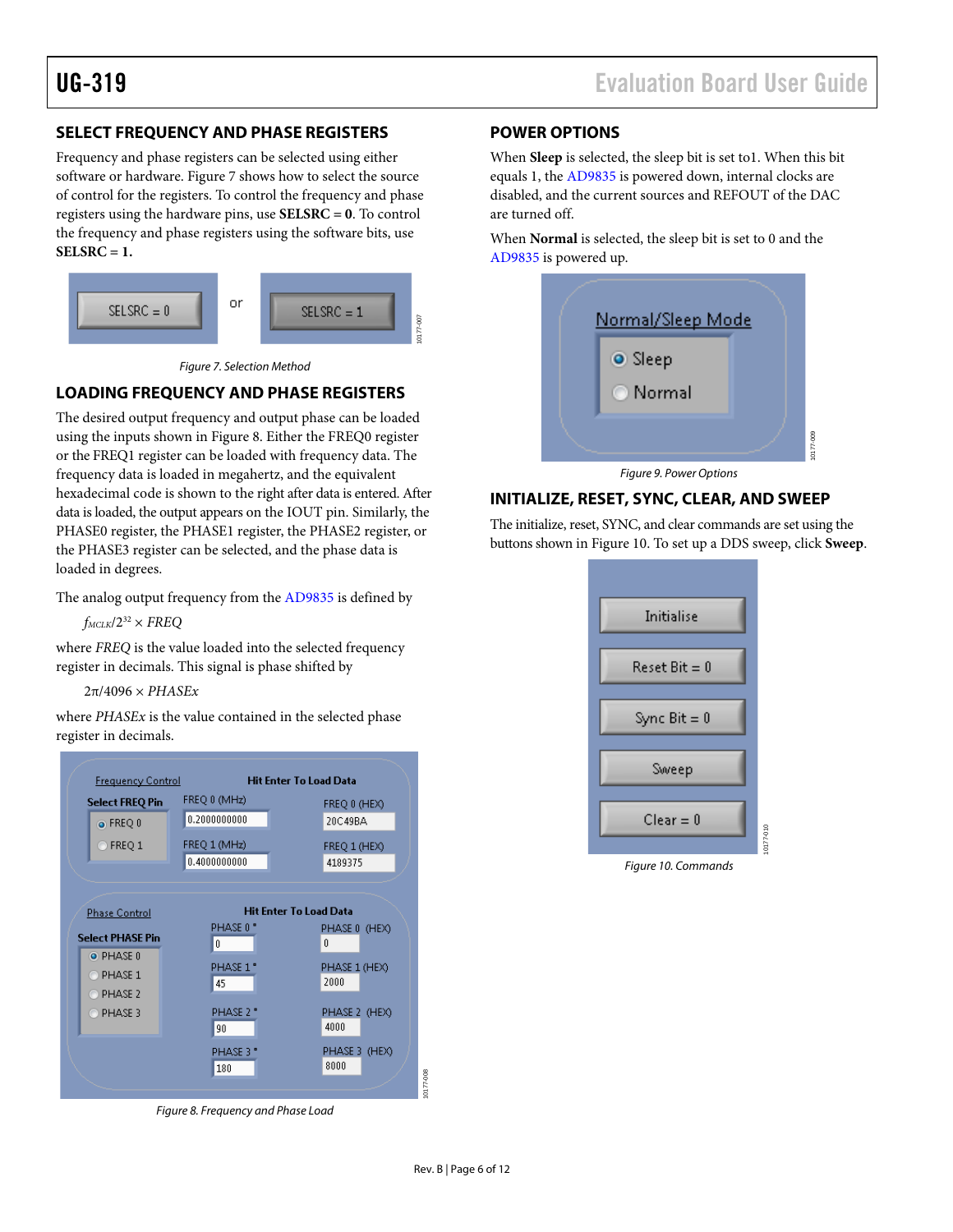<span id="page-6-0"></span>**Initialise** sets the frequency registers and the phase registers to **EXAMPLE OF OPERATION** the values chosen by users. It also sets SELSRC to 0. It is used in three different cases: when starting the program, after using reset, and after switching from sleep to normal.

When the reset bit = 1, the phase accumulator is set to zero  $AD9835SDZ$  board and connect to the USB port.<br>phase, which corresponds to an analog output of midscale. Set-<br>2. Start up the software located at **Start/All Progr** ting reset to 1 sets the FSELECT, PSEL0, and PSEL1 pins to 0.

Selection of the frequency/phase registers using the FSELECT should see the SDP board communicating with the PC. and PSELx pins is synchronized with the MCLK rising edge when  $SYNC = 1$ . When  $SYNC = 0$ , the loading of the data and the sampling of FSELECT and PSELx occurs asynchronously.

When  $CLR = 1$ , SYNC and SELSRC are set to zero so that the  $\begin{array}{ccc} 5. & \text{Select the FREQ1 register.} \\ \text{nins are the default source.} & 6. & \text{Load a 1 MHz excitation frequency and press the} \end{array}$ pins are the default source. CLR resets to zero automatically. 6. Load a 1 MHz exception from frequency and press to zero automatically.

The sweep function allows users to load a start frequency, stop frequency, increment size, number of loops, and delay between each frequency increment. These commands are then loaded to the part automatically from the [EVAL-SDP-CB1Z](http://www.analog.com/sdplatform_userguide) board. When using the sweep function, SELSRC must be set to 1.



Figure 11. Sweep Functionality

An example of configuring the [AD9835](http://www.analog.com/AD9835) to output 1 MHz follows:

- 1. Plug the [EVAL-SDP-CB1Z](http://www.analog.com/sdplatform_userguide) board into the [EVAL-](http://www.analog.com/AD9835)
- 2. Start up the software located at **Start**/**All Programs**/ **Analog Devices**/**AD9835**/**AD9835 Eval Board**. Users
- 3. Define MCLK; the default is an on-board 50 MHz oscillator.
- 4. Ensure that all links are in the correct locations (see [Table 1](#page-3-2)).
- 
- 

The output should appear on the IOUT output on the evaluation board.

For the FREQ0 register,

- 1. Select the FREQ0 register, and load the FREQ0 register with 2 MHz.
- 2. Press the **ENTER** key.

For the FREQ1 register,

- 1. Select the FREQ1 register to load the 1 MHz associated with this register.
- 2. Press the **ENTER** key.



Figure 12. 1 MHz Output Signal on the IOUT Test Point

10177-011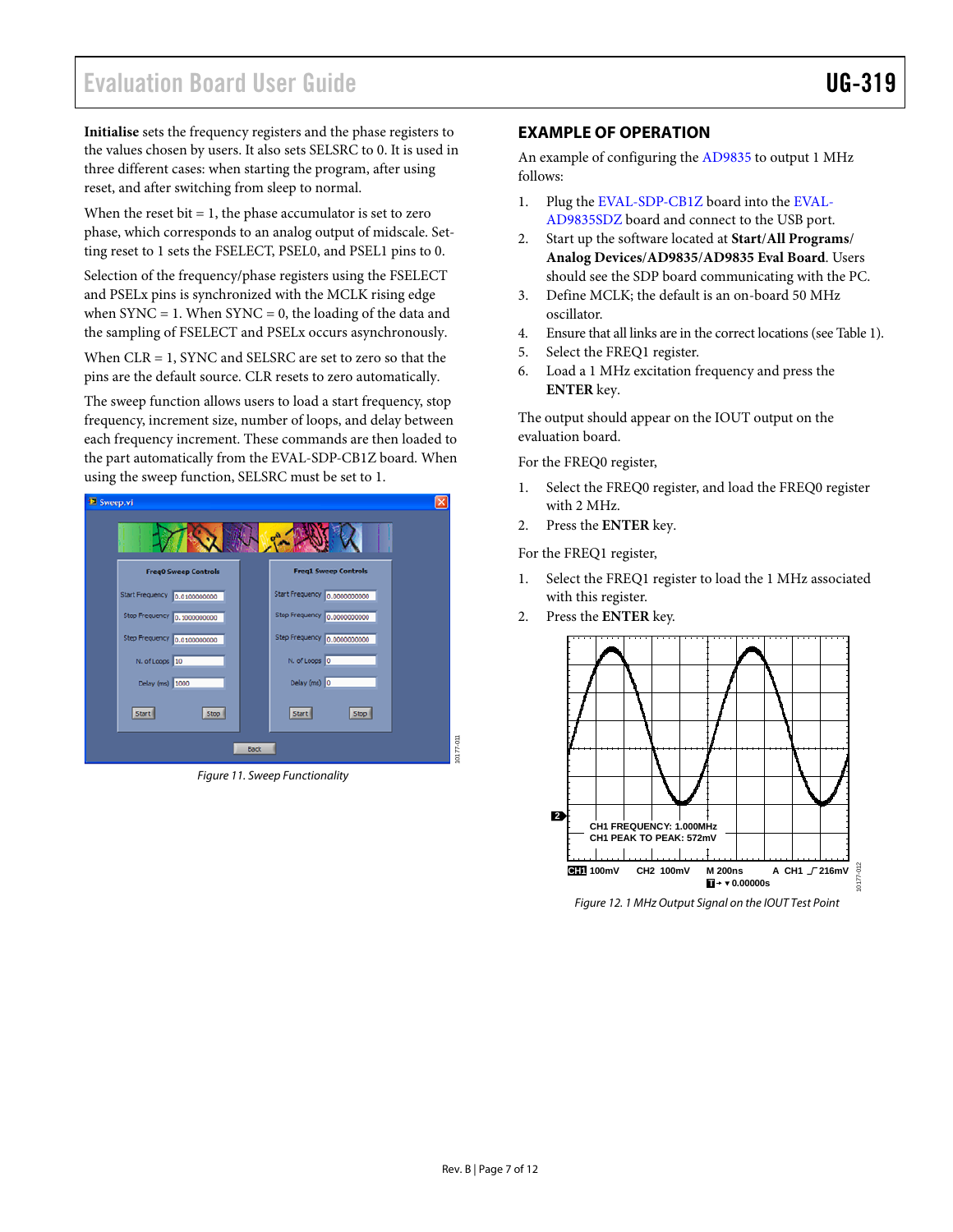<span id="page-7-0"></span>

Figure 13. [AD9835](http://www.analog.com/AD9835) Schematic Part A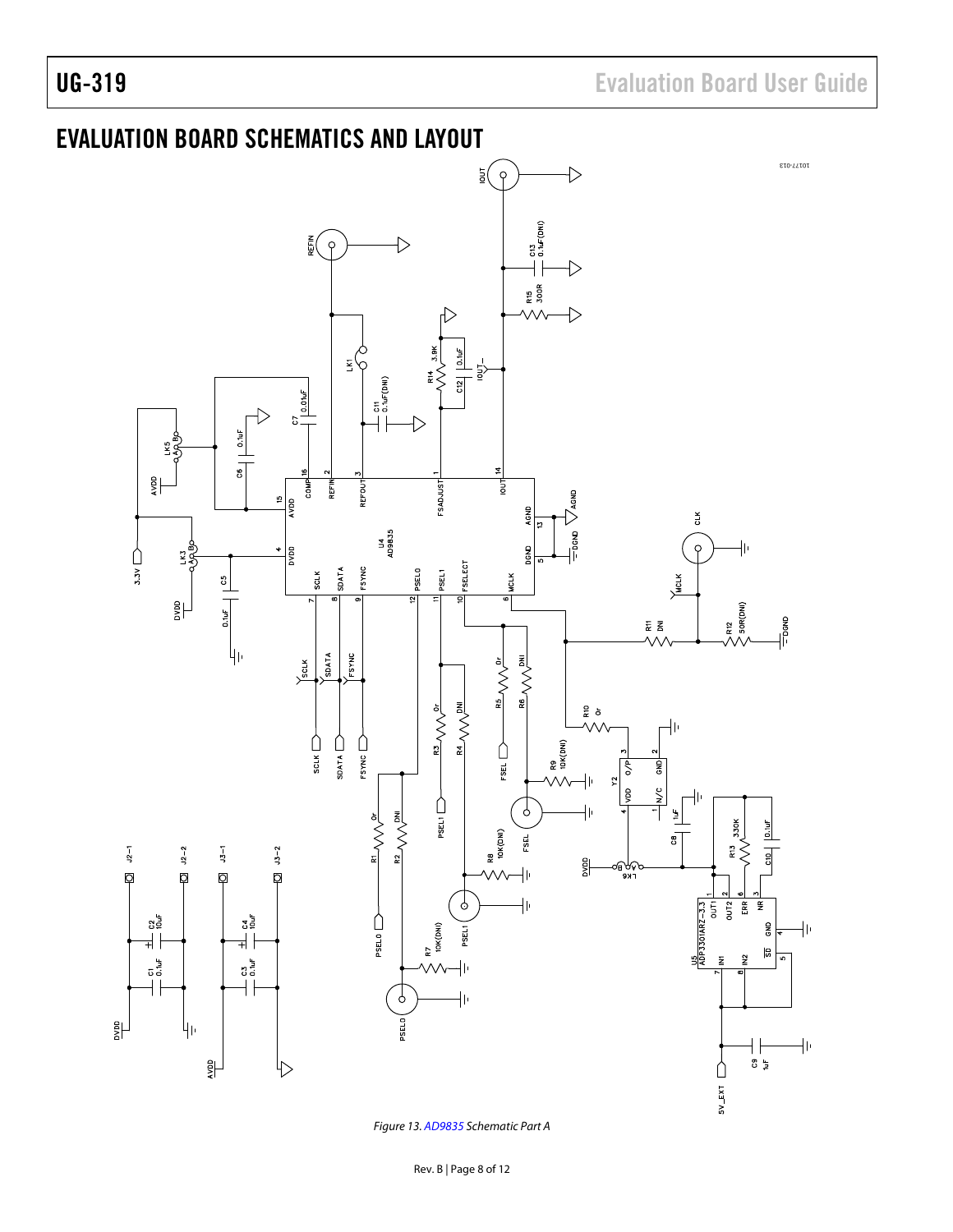# Evaluation Board User Guide Contract Contract Contract Contract Contract Contract Contract Contract Contract Contract Contract Contract Contract Contract Contract Contract Contract Contract Contract Contract Contract Contr







Figure 15. Component Side View Layer 1

10177-014 10177-014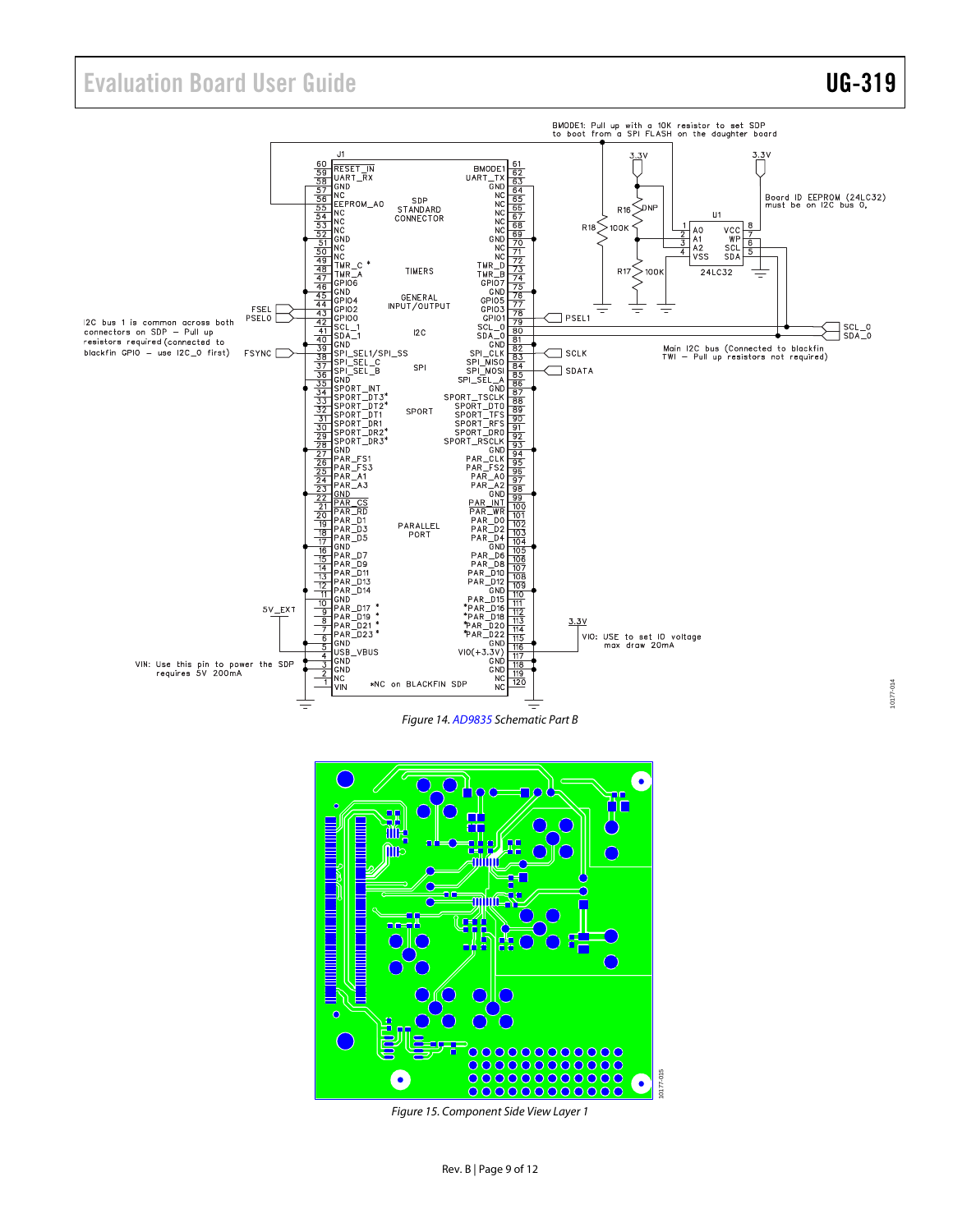

Figure 16. Component Side View Silkscreen



Figure 17. Component Side View Layer 2, Solder Side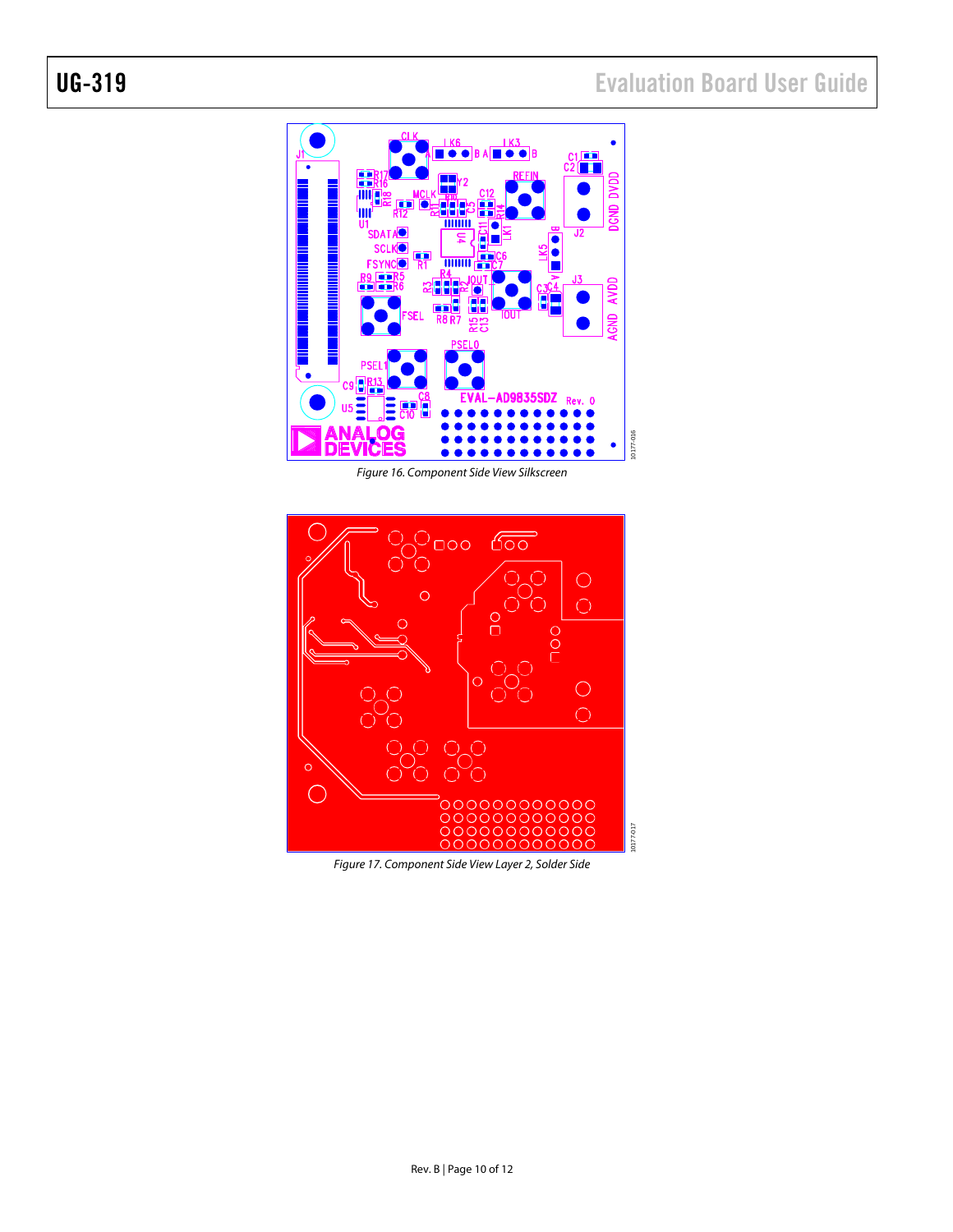# <span id="page-10-0"></span>ORDERING INFORMATION

## **BILL OF MATERIALS**

<span id="page-10-1"></span>

| Table 2.                                                                                                                              |                                                        |                       |                          |
|---------------------------------------------------------------------------------------------------------------------------------------|--------------------------------------------------------|-----------------------|--------------------------|
| <b>Reference Designator</b>                                                                                                           | <b>Description</b>                                     | <b>Manufacturer</b>   | <b>Part Number</b>       |
| C1, C3, C5, C6, C11 <sup>1</sup> , C12, C13 <sup>1</sup>                                                                              | 0.1 $\mu$ F, $\pm$ 10%, 50 V, X7R, ceramic capacitor   | Murata                | GRM188R71H104KA93D       |
| C7                                                                                                                                    | 0.01 $\mu$ F, $\pm$ 10%, 10 V, 0603, X5R, capacitor    | Kemet                 | C0603C103K5RACTU         |
| C <sub>2</sub> , C <sub>4</sub>                                                                                                       | 10 µF, ±10%,10 V, SMD tantalum capacitor               | <b>AVX</b>            | TAJA106K010R             |
| C8, C9                                                                                                                                | 1 $\mu$ F, $\pm$ 10%,10 V,Y5V, 0603, ceramic capacitor | Yageo                 | CC0603ZRY5V6BB105        |
| C10                                                                                                                                   | 0.1 $\mu$ F, $\pm$ 10%, 16 V, X7R, 0603, capacitor     | Multicomp             | B0603R104KCT             |
| CLK <sup>1</sup> , FSEL <sup>1</sup> , IOUT, PSEL1 <sup>1</sup> , REFIN,<br>PSEL <sub>01</sub>                                        | Straight PCB mount SMB jack, 50 $\Omega$               | Tyco                  | 1-1337482-0              |
| FSYNC, IOUT, MCLK, SCLK,<br><b>SDATA</b>                                                                                              | Red test point                                         | Vero                  | 20-313137                |
| G <sub>2</sub>                                                                                                                        | Copper short                                           | Not applicable        | Not applicable           |
| J1                                                                                                                                    | 120-way connector, 0.6 mm pitch receptacle             | HRS (Hirose)          | FX8-120S-SV(21)          |
| J2, J3                                                                                                                                | 2-pin terminal block (5 mm pitch)                      | Campden               | CTB5000/2                |
| LK3, LK5, LK6                                                                                                                         | 3-pin SIL header and shorting link                     | Harwin                | M20-9990345 and M7567-05 |
| LK1                                                                                                                                   | 2-pin SIL header and shorting link                     | Harwin                | M20-9990246              |
| R7 <sup>1</sup> , R8 <sup>1</sup> , R9 <sup>1</sup>                                                                                   | 10 kΩ, $±1\%$ , 0603, SMD resistor                     | Multicomp             | MC 0.063W 0603 10K       |
| R12 <sup>1</sup>                                                                                                                      | 50 $\Omega$ , ±1%, 0603, SMD resistor                  | Multicomp             | MC 0.063W 0603 50r       |
| R <sub>14</sub>                                                                                                                       | 3.9 k $\Omega$ , ±1%, SMD resistor                     | Multicomp             | MC 0.063W 0603 6K8       |
| R <sub>15</sub>                                                                                                                       | 300 $\Omega$ , ±1%, SMD resistor                       | Multicomp             | MC 0.063W 0603 200r      |
| R <sub>17</sub> , R <sub>18</sub>                                                                                                     | 100 k $\Omega$ , ±1%, SMD resistor                     | Multicomp             | MC 0.063W 0603 1% 100K   |
| R1, R2 <sup>1</sup> , R3, R4 <sup>1</sup> , R6 <sup>1</sup> , R5, R11 <sup>1</sup> ,<br>R <sub>10</sub> , R <sub>16<sup>2</sup></sub> | 0 $\Omega$ , ±1%, 0603, SMD resistor                   | Multicomp             | MC 0.063W 0603 0r        |
| R <sub>13</sub>                                                                                                                       | 330 k $\Omega$ , ±5%, SMD resistor                     | Multicomp             | MC 0.063W 0603 330KR     |
| U <sub>4</sub>                                                                                                                        | 200 mW power 5 V, 50 MHz complete DDS                  | <b>Analog Devices</b> | AD9835BRUZ               |
| U <sub>1</sub>                                                                                                                        | 32k <sup>2</sup> C serial EEPROM 8-lead MSOP           | Micro Chip            | 24LC32A-I/MS             |
| U <sub>5</sub>                                                                                                                        | 3.3 V linear regulator                                 | <b>Analog Devices</b> | ADP3301ARZ-3.3           |
| Y <sub>2</sub>                                                                                                                        | 50 MHz, 3 mm × 2 mm SMD clock oscillator               | <b>AEL Crystals</b>   | AEL301 series            |

1 Do not install.

2 DNP.